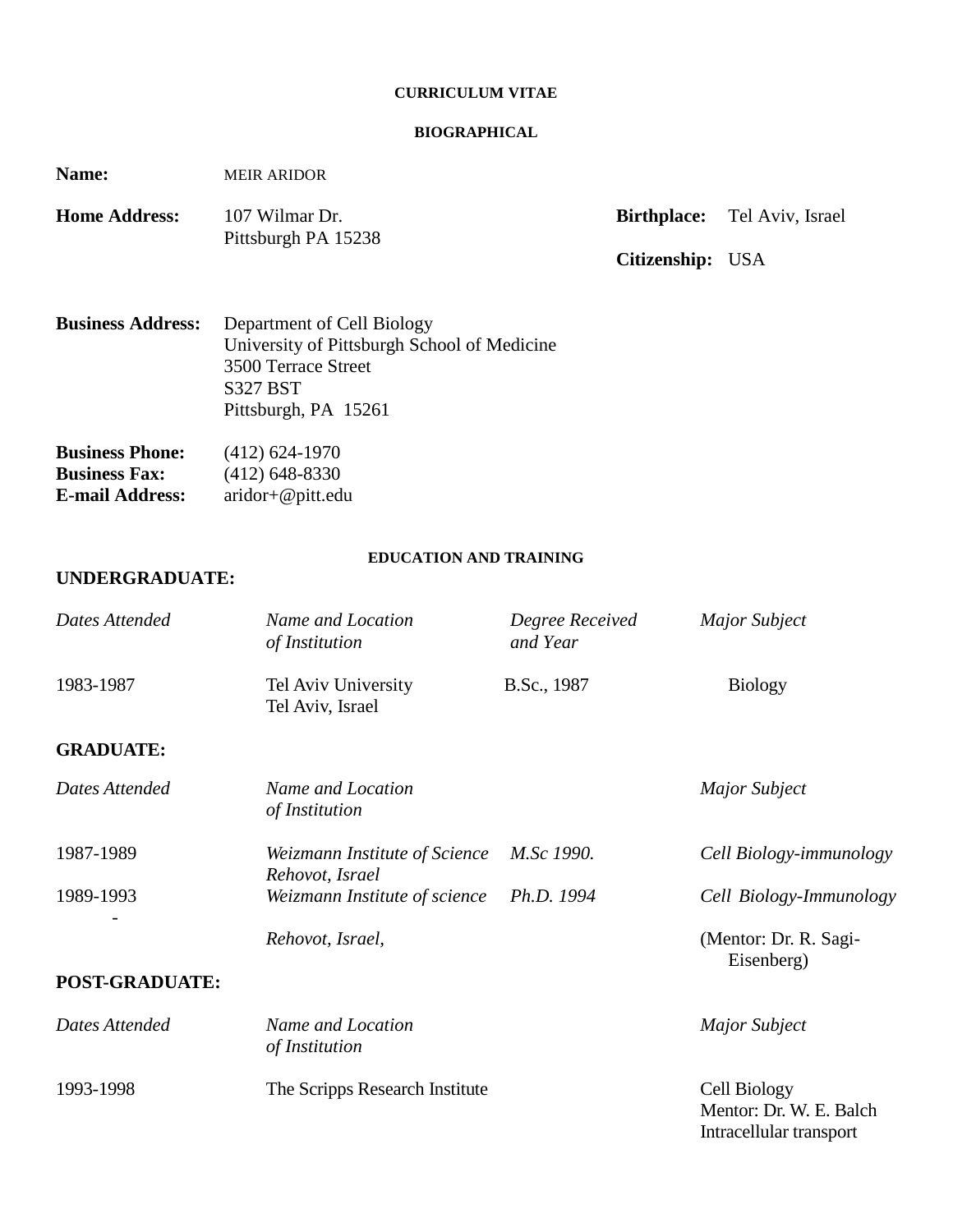#### **APPOINTMENTS AND POSITIONS**

# **ACADEMIC**:

| Years Inclusive                                                             | Name and Location<br>of Institution<br>of Organization                                   | Rank/title                             |
|-----------------------------------------------------------------------------|------------------------------------------------------------------------------------------|----------------------------------------|
| 1998 - 2000                                                                 | The Scripps Research Institute<br>Department of Cell Biology                             | <b>Senior Research Associate</b>       |
| $2000 - 2007$                                                               | Department of Cell Biology and Physiology<br>University of Pittsburgh School of Medicine | <b>Assistant Professor</b>             |
| 2007-                                                                       | Department of Cell Biology<br>University of Pittsburgh School of Medicine                | <b>Associate Professor with Tenure</b> |
|                                                                             | <b>HONORS</b>                                                                            |                                        |
| Title of Award,                                                             |                                                                                          | Year(s)                                |
| (Young investigator award)                                                  | The Edward Mallinckrodt, Jr. Foundation.                                                 | 2001-2004                              |
| Alon Career Award<br>a new research program in Israel.<br>(Award declined). | Government sponsored young investigator career award to establish                        | 2000-2003                              |
| A two-year post doctoral fellowship                                         | Human Frontier Science Program Organization (HFSPO)                                      | 1994 - 1996                            |
| A two-year post doctoral fellowship                                         | European Molecular Biology Organization (EMBO)                                           | 1993-1995                              |
| The Juvenile Diabetes foundation                                            | Fellowship to visit the NIDDK at the National Institutes of Health (USA.)                | 1987                                   |

Sam Cohen Predoctoral fellowship 1990-1993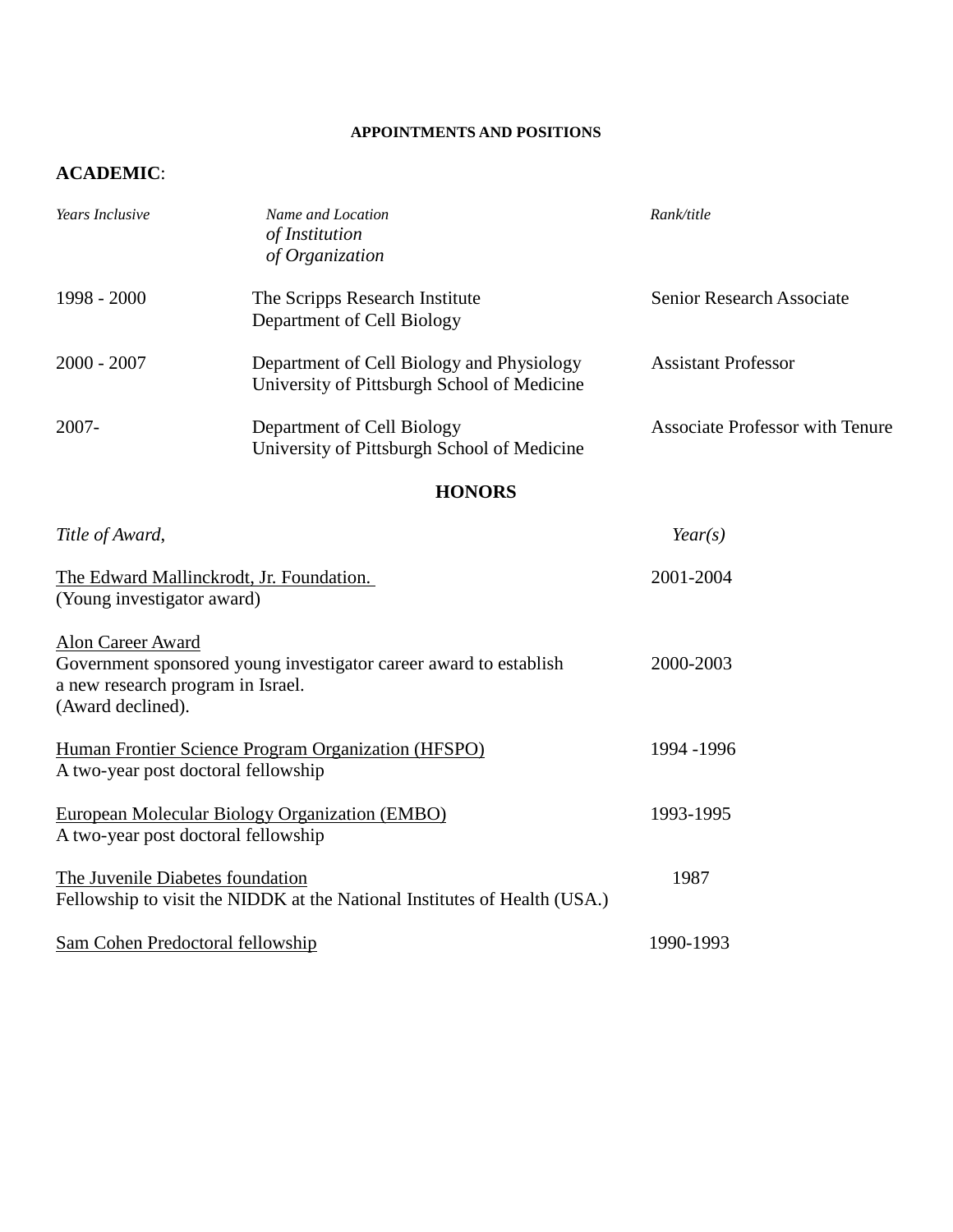## **PUBLICATIONS**

# **Primary Research Papers**

- 1. M. Adamo, J. Shemer, **M. Aridor**, J. Dixon, N. Carswell, J.S. Bhatena, E.O. Michaelis and D. Leroith. (1989) Liver Insulin Receptor Tyrosine Kinase Activity in a Rat Model of Type 2 Diabetes Mellitus and Obesity. *J. Nutrition* **119:** 484-489.
- 2. **M. Aridor**, L.M. Traub and R. Sagi-Eisenberg. (1990) Exocytosis in Mast Cells by Basic Secretagogues: Evidence for Direct Activation of GTP-Binding Proteins. *J. Cell Biol.* **111:** 909-917.
- 3. **M. Aridor** and R. Sagi-Eisenberg. (1990) Neomycin is Potent Secretagogue of Mast Cells that Directly Activates a GTP-Binding Protein Involved in Exocytosis. *J. Cell Biol.* **111:** 2885-2891.
- 4. **M. Aridor**, G. Rajmilevich, M.A. Beaven and R. Sagi-Eisenberg (1993) Activation of Exocytosis by the Heterotrimeric G Protein Gi3. *Science,* **262**: 1569-1572.
- 5. S. Bannykh, **M. Aridor**, H. Plutner, T. Rowe and W.E. Balch (1995) Regulated export of cargo from endoplasmic reticulum of mammalian cells. *Cold Spring Harbor Lab. Pres*s **60**:127-137.
- 6. **M. Aridor**, S.I. Bannykh, T. Rowe, and W.E. Balch (1995) Sequential coupling between COPII and COPI vesicle coats in endoplasmic reticulum (ER) to Golgi transport. *J. Cell Biol.***, 131**: 875-893.
- 7. T. Rowe, **M. Aridor**, M. McCaffery, H. Plutner and W.E. Balch (1996) COPII vesicles derived from mammalian endoplasmic reticulum (ER) microsomes recruit COPI. *J. Cell Biol.* **135**:895-911.
- 8. L.M. Traub, S.I. Bannykh, J.E. Rodel, **M. Aridor**, W.E. Balch and S. Kornfeld (1996) AP-2-containing clathrin coats assemble on mature lysosomes. *J. Cell Biol.* **135**;1801-1814.
- 9**. Aridor M.** J. Weissman, S. Bannykh, C. Nuoffer and W. E. Balch (1998) Cargo Selection by the COPII Budding Machinery during Export from the ER. *J. Cell Biol.* **141** 61-70
- 10. **M. Aridor**, S. I. Bannykh, T. Rowe and W. E. Balch (1999) Cargo can Modulate COPII Vesicle Formation from the Endoplasmic reticulum. *J. Biol. Chem.* **274** 4389-4399
- 11. **M. Aridor** and W. E. Balch (2000) Kinase signaling initiates COPII recruitment and Export from the Mammalian Endoplasmic Reticulum. *J. Biol. Chem,* **275** 35673-35676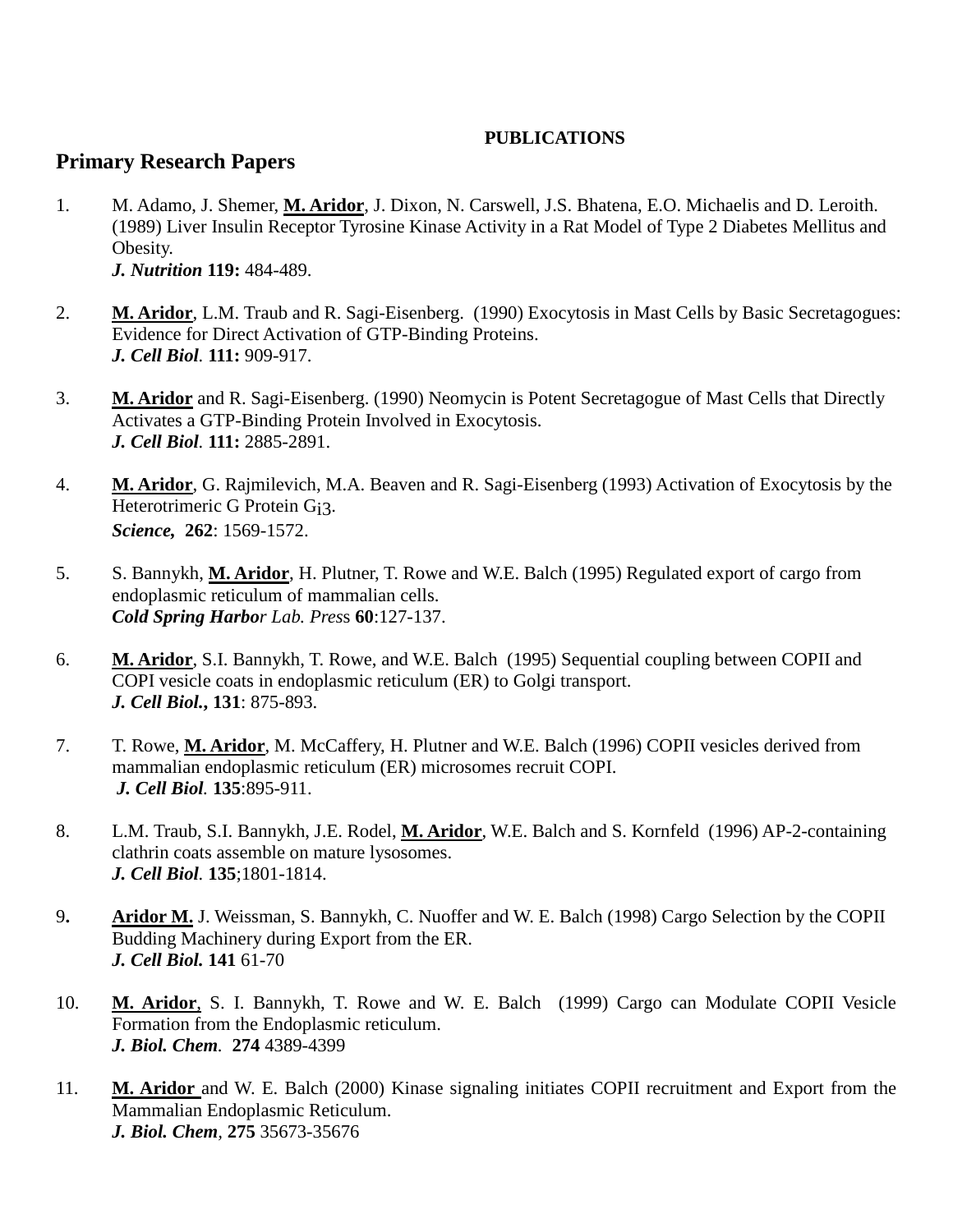- 12. **M. Aridor**, K. N. Fish, S. I. Bannykh, J. T. Weissman, Roberts T. H., J. Lippincott Schwartz J. and W. E. Balch, (2001) The Sar1 GTPase coordinates biosynthetic cargo selection with Endoplasmic Reticulum Export Site Assembly. *J. Cell Biol.* **152** 213-229
- 13. Huang M. Weissman JT, Beraud-Dufour S., Luan P., Wang, C., Chen W., **Aridor M.** Wilson IA, Balch WE. (2001) Crystal Structure of Sar1-GDP at 1.7 A Resolution and the Role of the N-Terminus in ER export. *J. Cell Biol.* 155:937-48.
- 14. P. Pathre, K. Shome, A. Blumental-Perry, A. Bielli , C.J. Haney, S Alber, S. Watkins, G. Romero, and **M. Aridor** (2003) Activation of Phospholipase D by the Small GTPase Sar1 Is Required to support COPII Assembly and ER Export. *EMBO J.* 22: 4059-4069 (recommended in faculty 1000)
- 15. **Aridor M.**, Guzic, A.K., Bielli, A. and Kenneth N. Fish (2004) Endoplasmic Reticulum Export Site Formation and Function in Dendrites. *J. Neuroscience* 24; 3770-3776.
- 16. Wakako Shimoi, Ichiko Ezawa, Koji Nakamoto, Shihoko Uesaki, Gavin Gabreski, **Meir Aridor**, Akitsugu Yamamoto, Masami Nagahama, Mitsuo Tagaya, and Katsuko Tani (2005) p125 Is Localized in Endoplasmic Reticulum Exit Sites and Involved in Their Organization. *J. Biol. Chem* 280: 10141-8 (recommended in faculty 1000)
- 17. Kelly M. Weixel, Anna Blumental-Perry, Simon C. Watkins, **Meir Aridor**, and Ora A. Weisz, (2005) Distinct Golgi Populations of Phosphatidylinositol 4-Phosphate Regulated by Phosphatidylinositol 4- Kinases. *J. Biol. Chem* 280:10501-8
- 18. Bielli A, C.J. Haney, G. Gabreski, S. C. Watkins, S. I. Bannykh and **M. Aridor** (2005) Regulation of Sar1 N-terminus by GTP Binding and Hydrolysis Promotes Membrane Deformation to Control COPII Vesicle Fission. *J. Cell Biol.* 171. 919-924 (recommended in faculty 1000)
- 19. Hui Zhang, Bela Z. Schmidt, Fei Sun, Steven B. Condliffe, Robert T. Youker, Jeffrey L. Brodsky, **Meir Aridor** and Raymond A. Frizzell (2006) Cysteine String Protein monitors late steps in CFTR biogenesis *J. Biol. Chem.* 281:11312-21.
- 20. A. Blumental-Perry, C.J. Haney, K.M. Weixel, S.C. Watkins, O.A. Weisz, and **M. Aridor** (2006). Phosphatidylinositol 4-Phosphate Formation at ER Exit Sites Regulates ER Export. *Developmental* **Cell** 11, 671-682 (recommended in faculty 1000)
- 21. Takayuki Iinuma, Akiko Shiga, Koji Nakamoto, Matthew B. O'Brien, **Meir Aridor**, Nagisa Arimitsu, Mitsuo Tagaya, and Katsuko Tani (2007) Mammalian Sec16/p250 plays a role in membrane traffic from the endoplasmic reticulum. *J. Biol. Chem.* 282(24):17632-9
- 22. Gunhild M. Mueller, Ossama B. Kashlan, James B. Bruns, Ahmad B. Maarouf, **Meir Aridor**, Thomas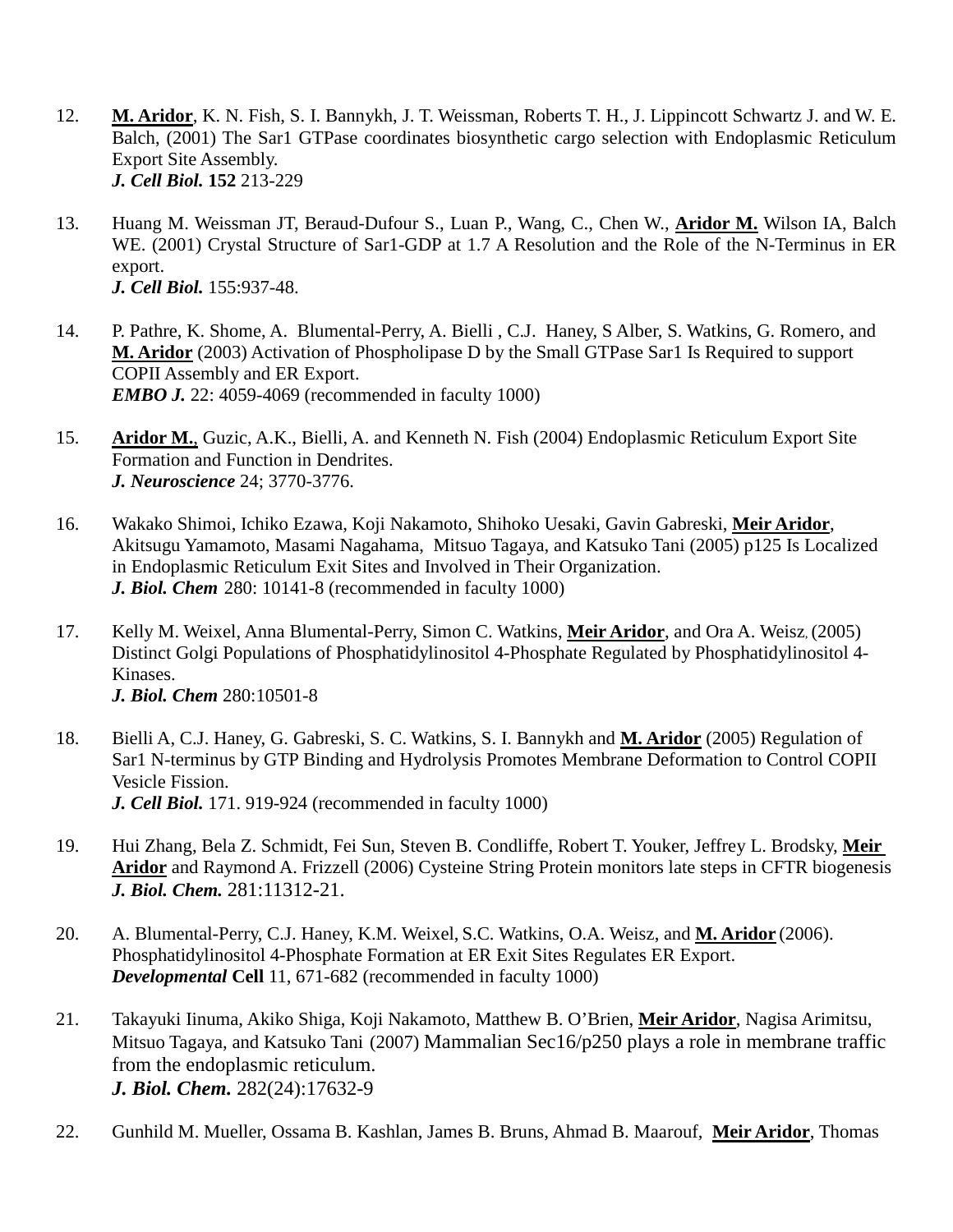R. Kleyman and Rebecca P. Hughey (2007) Epithelial sodium channel (ENaC) exit from the endoplasmic reticulum is regulated by a signal within the carboxyl cytoplasmic domain of the  $\alpha$ subunit

*J. Biol. Chem.* 282(46): 33475-83

- 23. Béla Z. Schmidt, Rebecca J. Watts, **Meir Aridor** and Raymond A. Frizzell (2009). Cysteine String Protein promotes proteasomal degradation of CFTR by increasing its interaction with CHIP and promoting CFTR ubiquitylation . *J Biol Chem.* 13; 284(7): 4168-78.
- 24. **M. Aridor** and K. N. Fish (2009) Selective Targeting and Regulation of ER Exit Sites Supports Axon Development *Traffic* 10(11):1669-84.
- 25. Kimberly R. Long\*, Yasunori Yamamoto\*, Adam L. Baker, David Klinkenberg, Carolyn B. Coyne, Simon C. Watkins, James F. Conway and **Meir Aridor** (2010) Sar1 Assembly Regulates Membrane constriction and ER export. *J. Cell Biol.* 12;190(1):115-28. (Cover story, recommended in Faculty 1000)
- 26. David Klinkenberg, Kimberly R. Long, Kuntala Shome, Simon C. Watkins and **Meir Aridor** (2014) A cascade of ER exit site assembly that is regulated by p125A and lipid signals. *J. Cell Sci.* **127:1765-78. (**Cover story)
- 27. Ernst W. Jr., Shome K., Wu C.C., Frizzell R.A. and **M. Aridor** (2016) Vap proteins as receptors that couple CFTR proteostasis with lipid homeostasis*. J Biol Chem.* 4;291(10):5206-20
- 28. K. R. Long and **M. Aridor** (2016) ER Exit Sites Organization Regulates Sec13/31 assembly. In preparation.

# **Reviews**

- 1. **M. Aridor** and R. Sagi-Eisenberg (1991) The Role of GTP-Binding Proteins in the Control of Mast Cells Exocytosis. In Cellular and Cytokine Network, John Wiley and Sons, Inc., Vol. **11**, 169-175.
- 2. **M. Aridor** and W.E. Balch (1996) Principles in selective transport: Coat complexes hold the key. *Trends in Cell Biol.* **6**:315-320.
- 3. **Aridor, M**. and Balch, W.E. (1996) Membrane Fusion: Timing is everything. *Nature,* **383**: 220-221.
- 4. W.E. Balch, Rowe T. , **Aridor M.** Bannykh, S. I. Plutner H. (1996) GTPases: Molecular sensors regulating bi-directional transport between the endoplasmic reticulum and the golgi *Biochem Soc. Trans.* 24 585S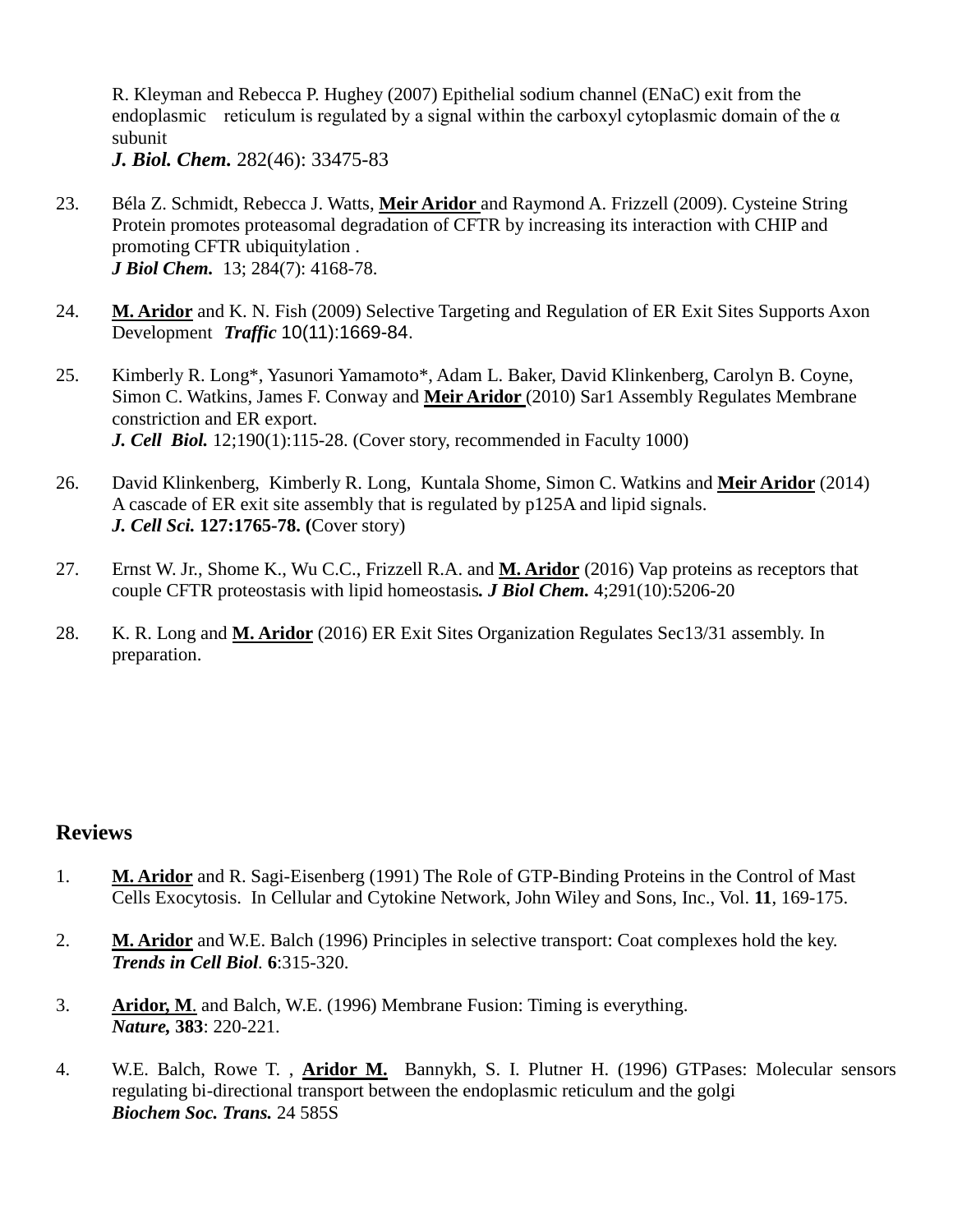- **5. M. Aridor** and W. E. Balch (1999) Integration of Endoplasmic Reticulum Signaling in Health and Disease. *Nature Medicine,* **5,** 745-751
- 6. Allan BB, Weissman J, **Aridor M**, Moyer B, Chen CD, Yoo JS, Balch WE (2000) Stage specific assays to study biosynthetic cargo selection and role SNAREs in export from the endoplasmic reticulum and delivery to Golgi. *Methods***;** 20: 411
- 7. **M. Aridor** and W.E. Balch (2000) Drug Delivery: Regulating the export of ER cargo. *Science* **287** 816- 817
- 8. **M. Aridor** and L. A. Hannan (2000) Traffic Jam: A compendium of Human Diseases that affect Intracellular Transport Processes. *Traffic,* **1** 836-851
- 9. Weissman JT, **Aridor M**. and W.E. Balch (2001) Purification and Properties of rat liver Sec23-Sec24 complex. *Method in Enzymol*. **329** 431-438
- 10. **Aridor M,** Traub LM. (2002) Cargo selection in vesicular transport: the making and breaking of a coat. *Traffic 3(8): 537-46*
- 11. **Aridor M,** Hannan LA. (2002) Traffic Jams II: An Update of Diseases of Intracellular Transport. *Traffic* 3 (11): 781-90
- 12. **Aridor M** Shome K. and Romero G. (2005) Assay and measurement of PLD activation by Sar1. *Methods in Enzymology* 404, 108-114.
- 13. **Aridor M.** (2007) Visiting the ER: The Endoplasmic Reticulum as a target for therapeutics in traffic related diseases. *Advanced Drug Delivery Reviews* 10; 59(8):759-81.

### **PROFESSIONAL ACTIVITIES**

### **TEACHING:**

### **Graduate Courses:**

- 1. Regulation of Membrane Traffic 2001-Present
- 2. Cell Biology of Normal and Disease State 2001- Present
- 3. Foundations of Biomedical Science 2001- Present
- 4. Membrane Traffic (CBMP graduate program-journal club) 2001- Present (course co-director).
- 5. Imaging of living systems, 2011-present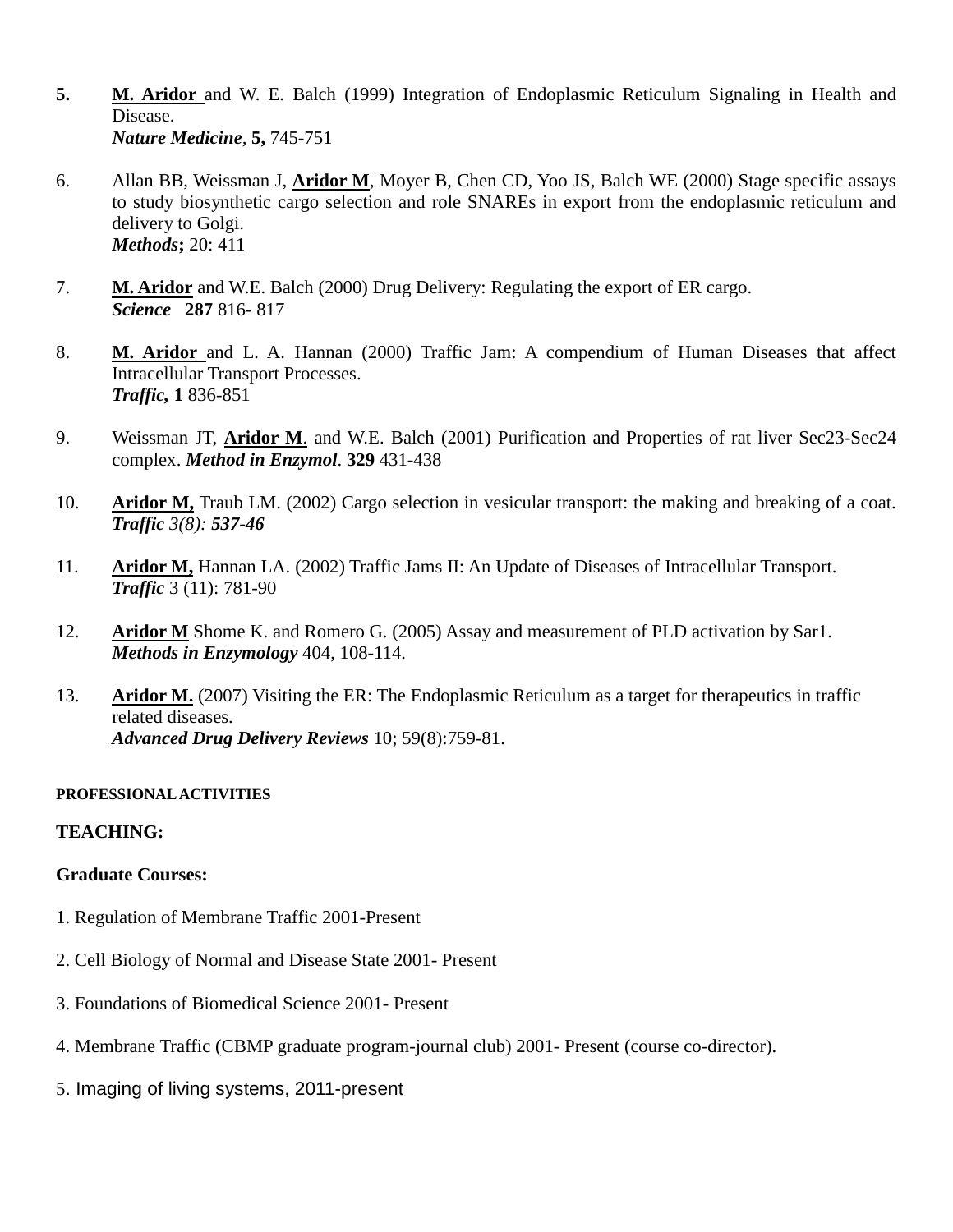# **University Service:**

1. University of Pittsburgh, Department of Cell Biology Recruitment committee, 2004-2006, 2010-current

2. University of Pittsburgh School of Medicine Interdisciplinary Biomedical Graduate Program: Admissions committee: Committee member for the Cell Biology and Molecular Physiology program (2005- 2008)

3. *Local traffic* symposium; organizing committee member (2001-current); Chair, 2006-7 meetings.

4. University of Pittsburgh School of Medicine, Department chair search committee (2008-2009)

5. University of Pittsburgh Department of Cell Biology Graduate program steering committee 2010-current

6. University of Pittsburgh, School of Medicine, Integrated Systems Biology (ISB) Admission committee, PhD program.2014-current

# **Postdoctoral Fellows:**

Anna Blumental-Perry, (Ph.D., 2001 The Hebrew University in Jerusalem Israel) December 2001-June 2007.The role of phosphoinositides in ER export. *Department of Cell Biology and Physiology, University of Pittsburgh, Pittsburgh, PA.* **Current position:** Assistant Professor, Department of Biomedical Sciences, Mercer University School of Medicine, Savannah, GA*.*

Anna Bielli, (deceased, Nov. 2006). Ph.D., 2001 Cork University Ireland. January 2002-March 2005. The role of Sar1 in regulating membrane fission*. Department of Cell Biology and Physiology, University of Pittsburgh, Pittsburgh, PA.*

Yasunori Yamamoto, (Ph.D., 2004, Osaka University Japan) August 2006-September 2007. Mechanisms and Regulation of COPII Vesicle Fission. *Department of Cell Biology and Physiology, University of Pittsburgh, Pittsburgh, PA.*

**Current position:** Assistant Professor, Division of Membrane Dynamics, Department of Physiology and Cell Biology, Kobe University Graduate School of Medicine, Japan.

Wayne Ernst Jr. (Ph.D. 2008, Baylor School of Medicine, Texas USA). August 2008 –March 2013 Biogenesis of CFTR Current: UPMC

Kimberly R. Long, (Ph.D., 2007, University of Massachusetts USA) October 2007-September 2015, Mechanisms and Regulation of COPII Vesicle Fission. *Department of Cell Biology and Physiology, University of Pittsburgh, Pittsburgh, PA.* Current: Staff Scientist University of Pittsburgh

# **PhD Students:**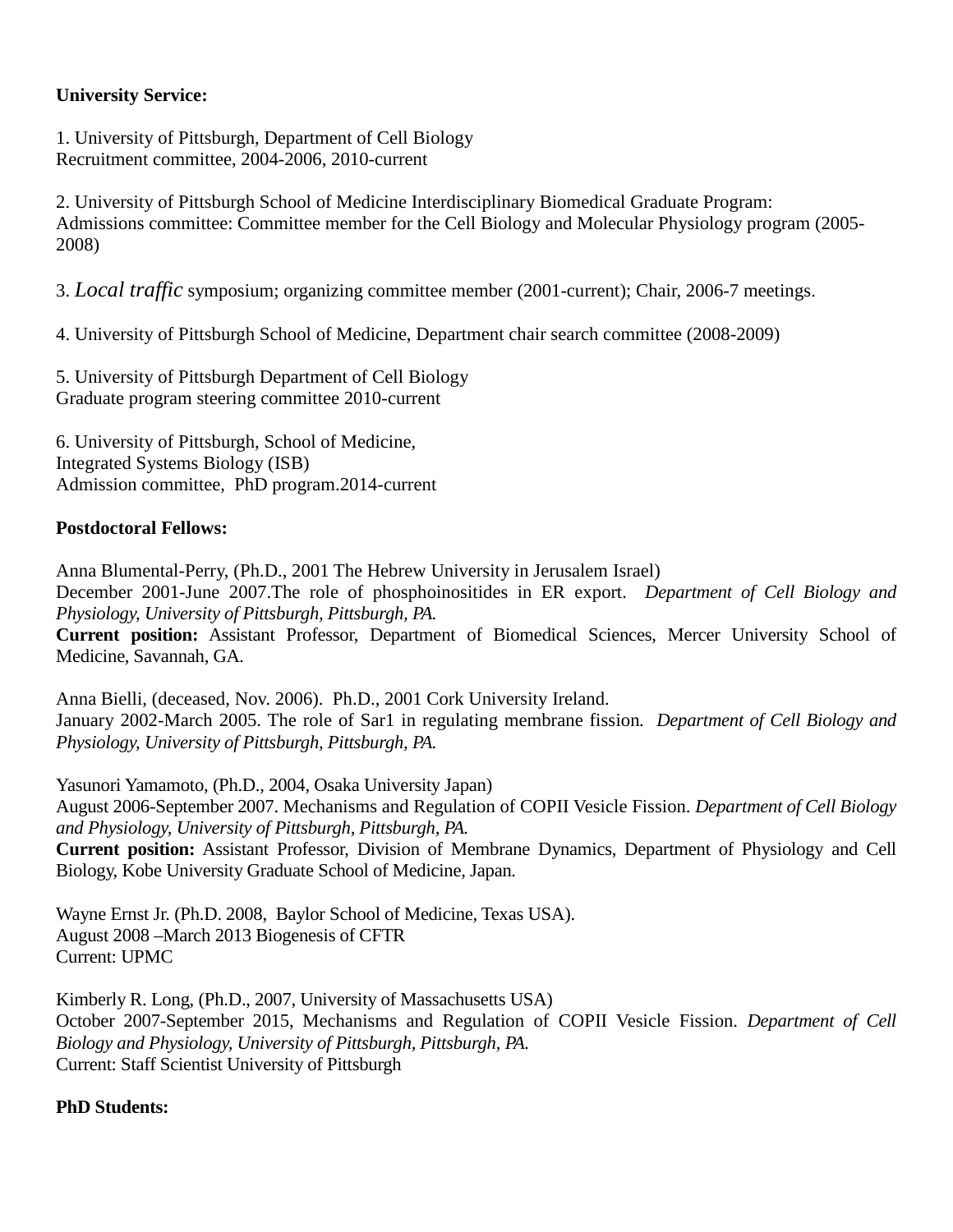David Klinkenberg, PhD Thesis title: Accessory Proteins at ERES- "Assembly of ER exit site is regulated by interactions with p125A and lipid signals" (Thesis work under my guidance at the University of Pittsburgh School of Medicine) PhD awarded by the University of Copenhagen Denmark, June, 2013

### **Ph.D. Committees:**

Mark A. Ellis Raul Rojas Peter Keyel (Chair) Asli Oztan Matthew Hawryluk Christopher J. Guerriero James (Jake) Thieman (chair) Karen Hecht Anupma Jha Xinxian(Joe) Qiao Kaitlyn Dykstra (CMU) Jeanne Morin-Leisk (CMU)

### **Comprehensive Exam Committees:**

Mark Meidel Dan Constantinescu Hewa Achebe Mark Ellis Ed Wang Steve Truschel Romesh Dravian Peter Keyel (chair) Anna Zemke Raul Rojas Etan Block James (Jake) Thieman (chair) Christina Szalinski (chair) Xinxian(Joe) Qiao

### **MEMBERSHIPS IN PROFESSIONAL AND SCIENTIFIC SOCIETIES**

*Organization Year*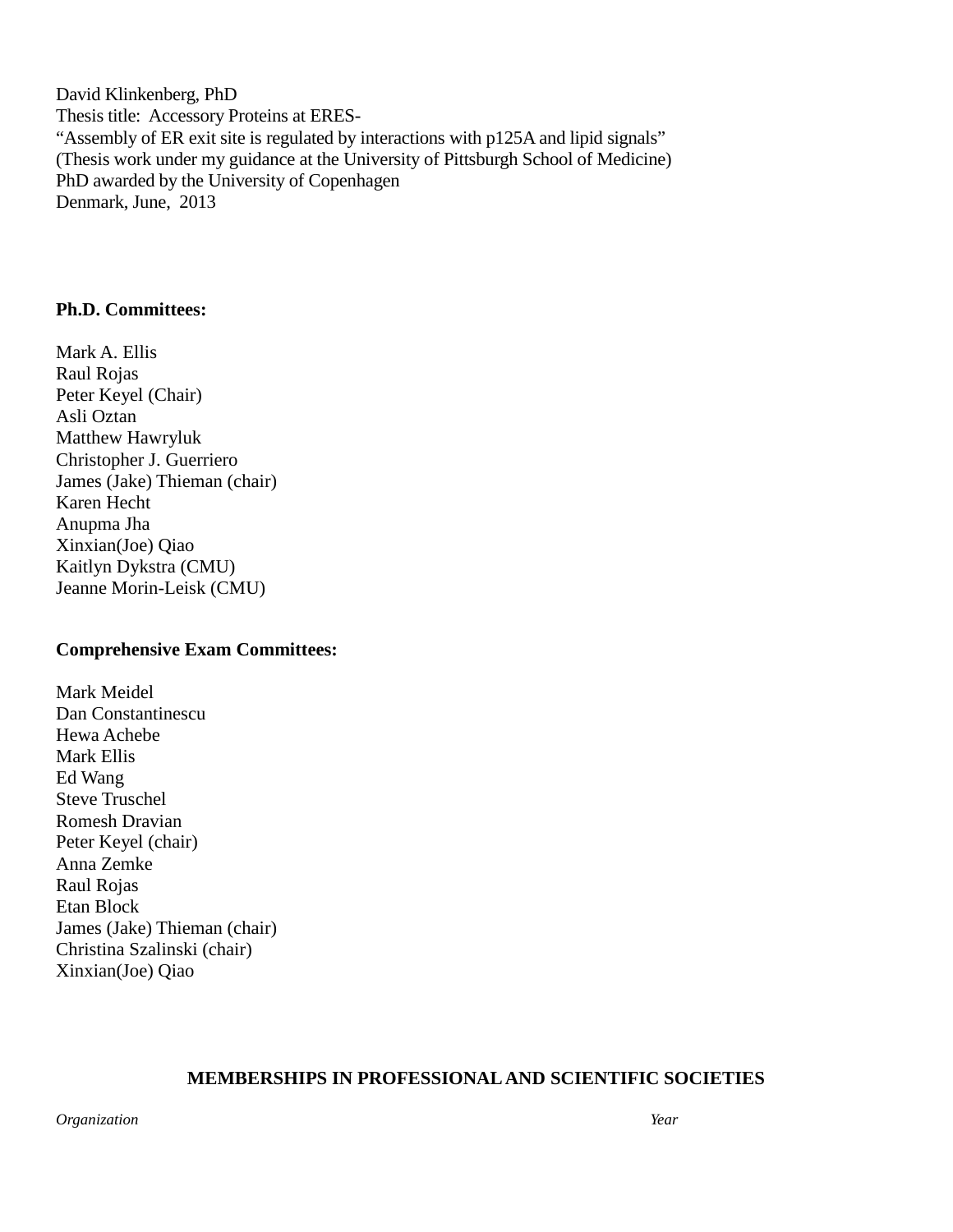# **RESEARCH**

# **Pending Research Support:**

|           |                                 | Role in Project/            | <b>Years</b>     | Source/total |
|-----------|---------------------------------|-----------------------------|------------------|--------------|
| Grant $#$ | <b>Grant Title</b>              | <b>Percentage of Effort</b> | <b>Inclusive</b> | \$ Amount    |
| 1R01HL1   | The molecular basis for         | 50                          | Pending review   | <b>NIH</b>   |
| 36735     | cellular dyslipidemia in cystic |                             |                  | \$1,250,000  |
|           | fibrosis                        |                             |                  |              |
| 1RO1GM-   | Membrane contacts in ER to      | 50                          | Prepared for     | <b>NIH</b>   |
|           | Golgi traffic                   |                             | submission       | \$1,250,000  |
|           |                                 |                             |                  |              |

# **Prior Grant Support:**

| <b>TITLE</b>                                                                         | <b>ROLE IN</b><br><b>PROJECT</b> | <b>PROJECT</b><br><b>PERIOD</b> | <b>TOTAL</b><br><b>AWARD</b> | <b>AGENCY</b>                       | Grant#                     |
|--------------------------------------------------------------------------------------|----------------------------------|---------------------------------|------------------------------|-------------------------------------|----------------------------|
|                                                                                      | % Effort                         |                                 |                              |                                     |                            |
| Biogenesis of CFTR                                                                   | $Co-PI(10%)$                     | 08/01/01-09/01/03               | \$100,000<br><b>TDC</b>      | <b>NIH</b>                          | DK56490-0                  |
| Regulation of cargo<br>Degradation in the ER                                         | PI                               | 06/01/01-05/31/03               | \$25,000<br><b>TDC</b>       | <b>CMRF</b>                         |                            |
| Mechanism of Cargo<br>Selection in the<br><b>Endoplasmic Reticulum</b><br>Foundation | PI                               | 10/01/01-09/30/04               | \$195,000<br><b>TDC</b>      | Edward<br>Mallincrodt<br>Foundation |                            |
| Role of Presenilin complex<br>Assembly and traffic in<br>Alzheimer Disease (pilot)   | PI                               | 04/01/04-03/31/05               | \$30,000<br><b>TDC</b>       | <b>NIH</b>                          | P <sub>50</sub><br>AG05133 |
| Phosphoinositides as<br><b>Regulators of COPII</b><br>Mediated ER export             | PI                               | 07/01/02-06/30/04               | \$100,000<br><b>TDC</b>      | OIF                                 |                            |
| Phosphoinositides as<br><b>Regulators of COPII</b><br>Mediated Export from the<br>ER | PI                               | 7/01/03-6/30/05                 | \$76000<br><b>TDC</b>        | <b>AHA</b>                          |                            |
| Presenilin complex<br>assembly and intracellular                                     | PI                               | 04/01/05-03/31/07               | \$100,000<br><b>TDC</b>      | American<br>Health                  |                            |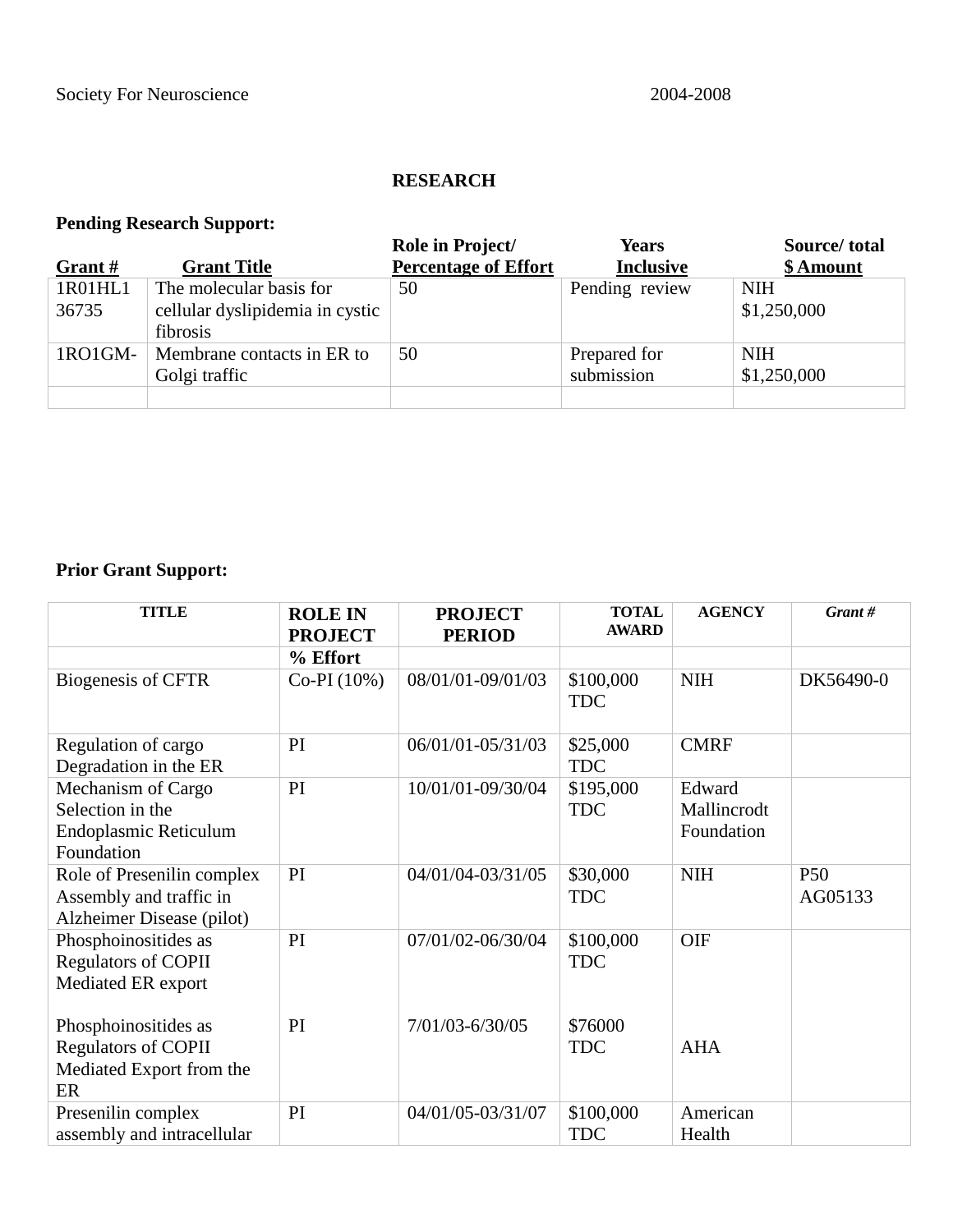| traffic                                                  |              |                              |             | Assistance<br>foundation |                          |
|----------------------------------------------------------|--------------|------------------------------|-------------|--------------------------|--------------------------|
| Co-Chaperon Actions in<br><b>CFTR</b> Biogenesis         | $Co-PI(10%)$ | 07/01/04-05/31/08            | \$41,230    | <b>NIH</b>               |                          |
| Biogenesis of CFTR                                       | PI           | 08/01/05-07/31/11            | \$390000    | CF<br>foundation         |                          |
| The Regulation of COPII<br>coat Mediated ER export       | $PI(50\%)$   | 03/01/2004-<br>02/28/2009    | \$1,455,630 | <b>NIH/NIDDK</b>         | 1RO1-<br>DK062318        |
| The Regulation of COPII<br>coat Mediated ER export       | $PI(40\%)$   | 09/01/2009-<br>08/30/2010    | \$188,750   | <b>NIH/NIDDK</b>         | 2R56-<br>DK062318-<br>06 |
| Lipid environments In the<br>ER and CFTR<br>sorting      | $PI(0\%)$    | $05/01/2010$ -<br>30/04/2013 | \$131,900   | <b>CFF</b>               | ERNST10F0                |
| COPII assembly and vesicle<br>formation at ER exit sites | $PI(40\%)$   | $05/01/2012$ -<br>04/30/2014 | \$440,546   | <b>NIH/NIDDK</b>         | 5R01DK092<br>807         |

# **\*TDC= Total Direct Cost**

## **Seminars and Invited Lectureships:**

"Mechanisms of Cargo selection in the ER," Department of Cell Biology, School of Medicine Duke University, Durham, NC, January 1999

"Mechanisms of Cargo selection in the ER"

Department of Cell and Structure Biology, University of Illinois, Urbana Champaign, IL, January 1999

"Mechanisms of Cargo selection in the ER" Department of Biochemistry University of Massachusetts School of Medicine Worcester, MA March 1999

"Mechanisms of Cargo selection in the ER" Department of Pharmaceutical Sciences, School of Pharmacy, University of Southern California Los Angeles, CA April 2000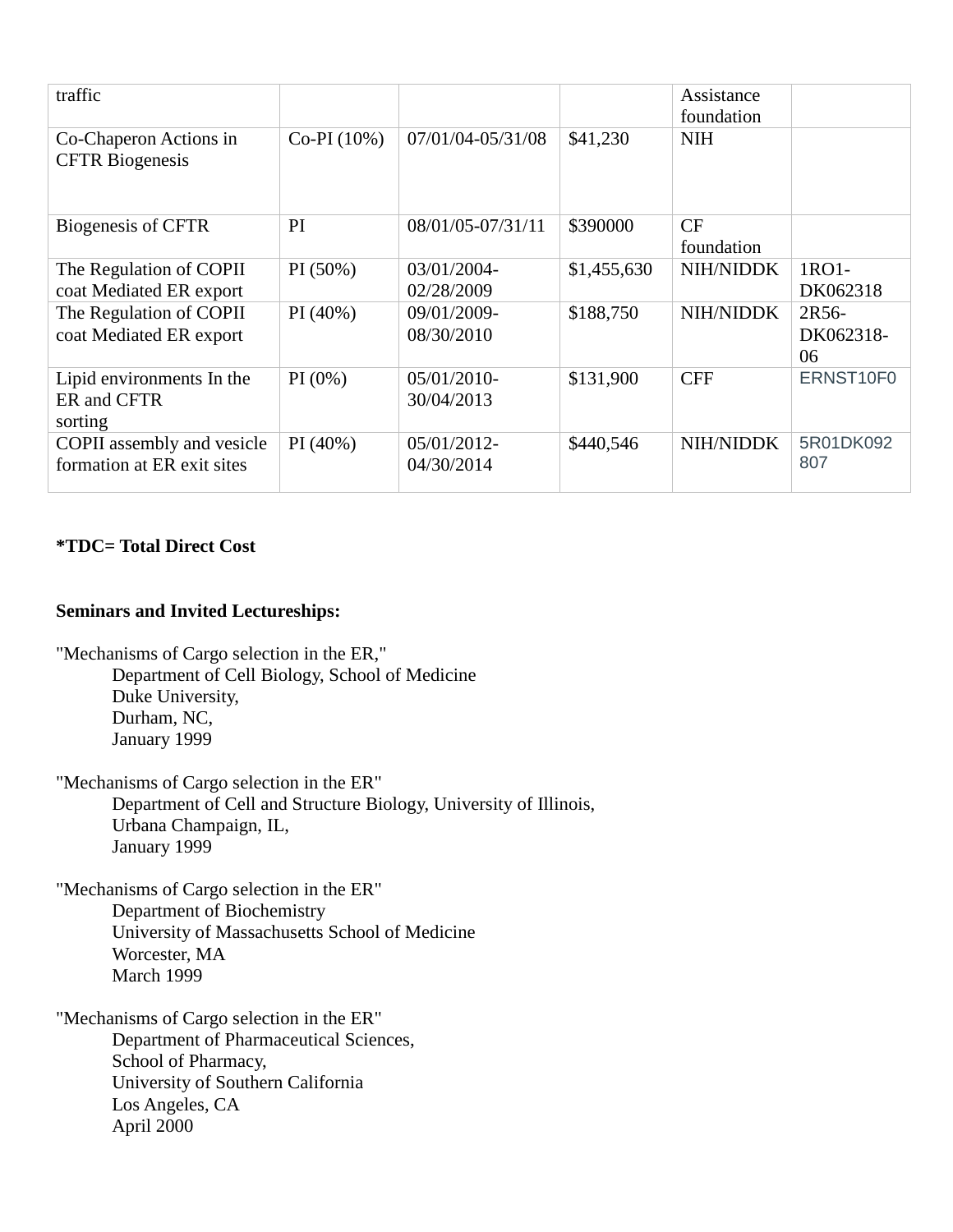"Mechanisms of Cargo selection in the ER" Senior Vice Chancellor Seminars, University of Pittsburgh, School of Medicine, January 2002 "Mechanisms of Cargo selection and export from the ER" Case Western Reserve University School of Medicine Cleveland, OH September 2002 "Mechanisms of Cargo selection and export from the ER" University of Pittsburgh School of Public Health Pittsburgh PA January 2003 "Mechanisms of Cargo selection and export from the ER" University of Pittsburgh Cell Biology and Physiology Pittsburgh PA December 2003 "Mechanisms of Cargo selection and export from the ER" North Ohio Universities College of Medicine Rootstown OH October 2004 "Mechanisms of Cargo selection and export from the ER" Yale University School of Medicine New Haven Connecticut October 2004 "COPII vesicle formation and fission" Gordon Research Conference Andover, NH July 2005 "COPII vesicle formation and fission" Renal Devision University of Pittsburgh School of Medicine October 2005 "COPII vesicle formation and fission"

University of Arkansas for Medical Sciences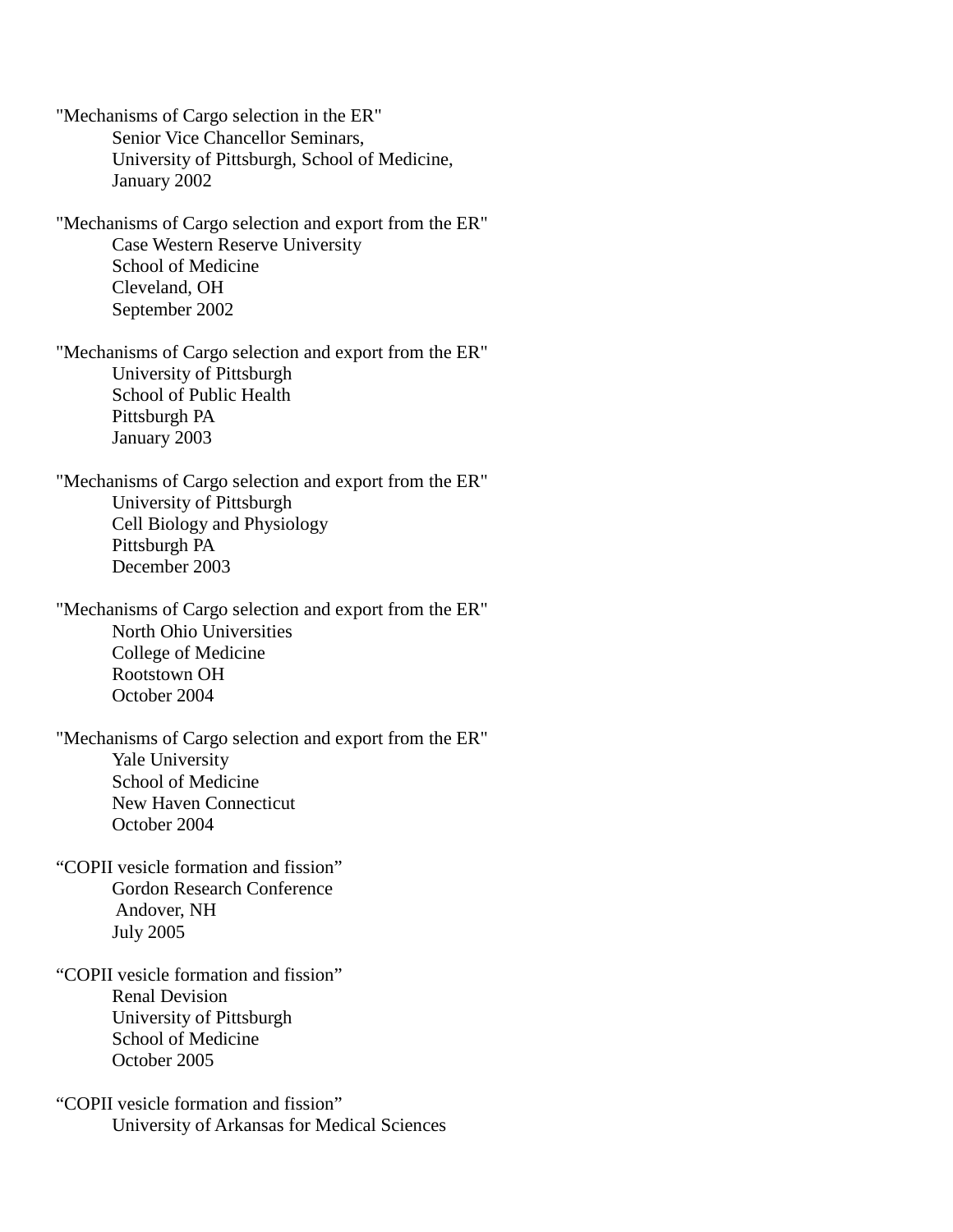Little Rock, AR December 2005

- "Exit from the ER, interplay between Proteins and Lipids" Cambridge, MA June 2008
- "Exit from the ER, interplay between Proteins and Lipids" Science 2008 Pittsburgh, PA September. 2008 " Visiting the ER, vesicle biogenesis and ER export' Children Hospital Pittsburgh, PA
	- March 2009
- " Visiting the ER, vesicle biogenesis and ER export' Local Traffic meeting Pittsburgh, PA May 2009

"Membrane Shaping in Vesicular Traffic: Exit from the Endoplasmic Reticulum" Physics Department Carnegie Mellon University Pittsburgh, PA October 2009

- " CFTR biogenesis and lipid homeostasis" CF center University of Pittsburgh School of Medicine April 2010
- "Cell Biology of CFTR Folding" CF center University of Pittsburgh School of Medicine May 2012
- "VapB Regulation of CFTR biogenesis: CF center University of Pittsburgh School of Medicine May 2013
- "A molecular cascade for exiting the ER" Department of Cell Biology University of Pitsburgh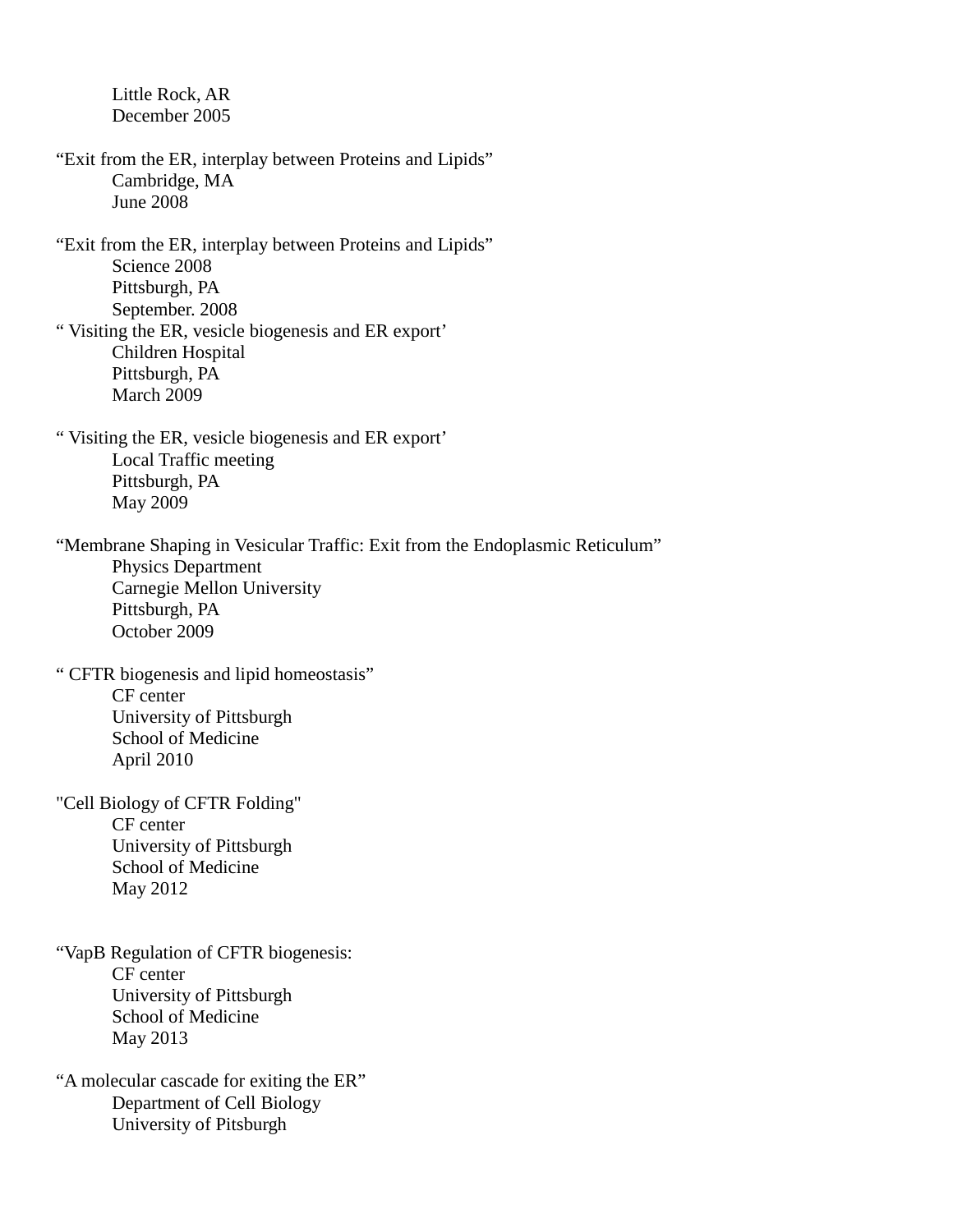School of Medicine September 2013

- "The Birth and Death of a Vesicle: A Nobel Idea" University of Pittsburgh School of Medicine November, 2013
- "A molecular cascade for exit from the ER" Molecular Medicine seminar Children's Hospital of Pittsburgh November, 2014

"Super-Resolution Microscopy is Dynamite: Its Beginning, Present, and Future" School of Medicine University of Pittsburgh November, 2014

"Regulation of COPII at the ER-Golgi Interface" Department of Cell Biology University of Pitsburgh School of Medicine September 2015

"The roads travelled, protein traffic in cells, traffic jams, and disease". Science on Tap American Committee for the Weizmann Institute of Science Pittsburgh June 2016

**Other Research Related Activities.**